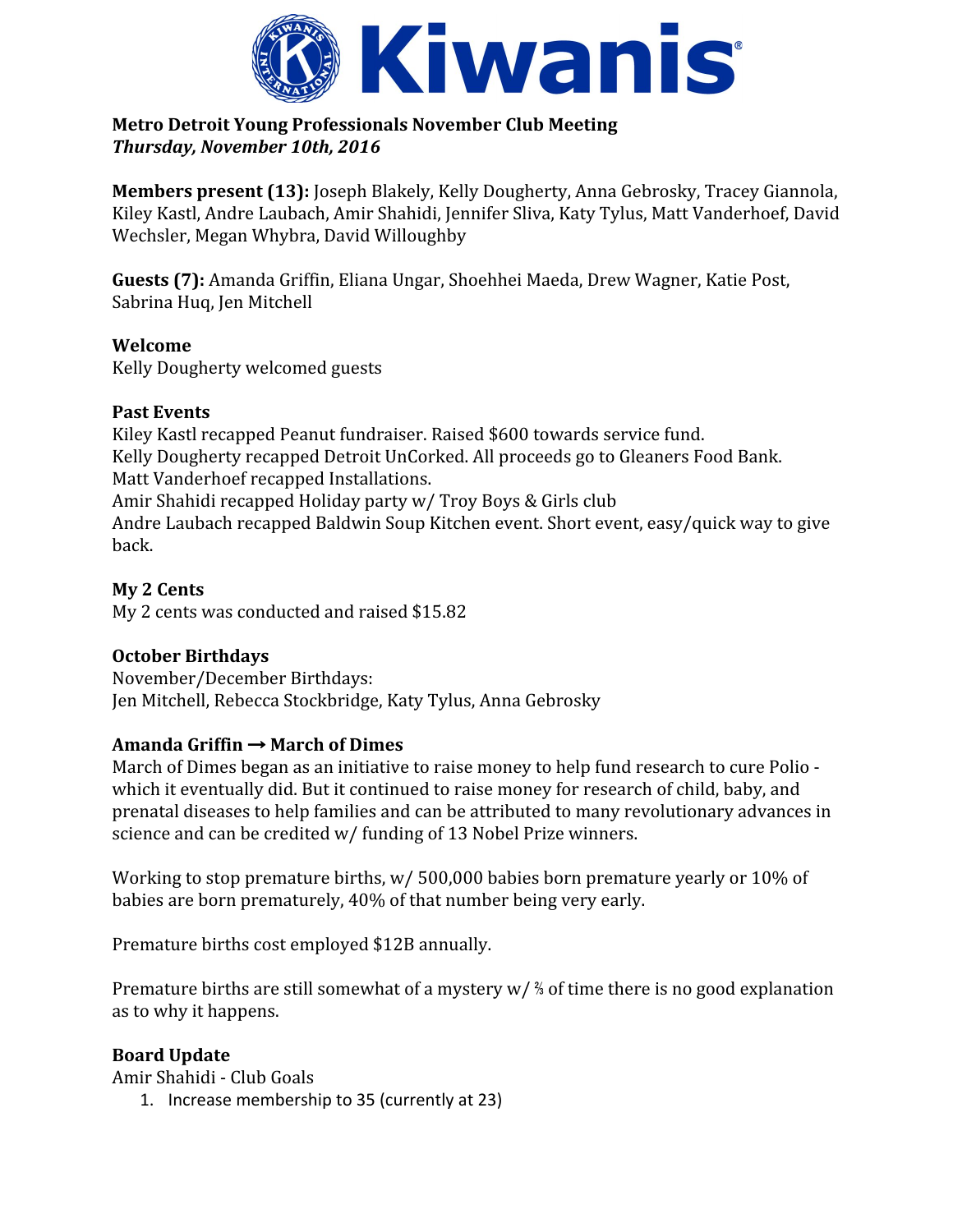- 2. Complete 20 service projects
- 3. Actively working to build leaders in the club
- 4. Raise \$2000 towards service fund
- 5. Develop Signature Service Project
- 6. Development of transition documentation for the different board positions
- 7. Increased awareness of club goals and status towards them
- 8. Working to achieve IMPACT and Club Distinguished/Outstanding Award program

#### Amir Shahidi - IMPACT Awards

The IMPACT Awards are a way of tracking the club's service impact and year-to-year improvement

Key goals targeted for this year:

- Hosting a signature project event
- Increasing average service hours per member
- Complete a service project in honor of Kiwanis One Day ○ Already completed!
- Attend service projects w/ SLPs and community partners

#### Amir Shahidi - Club Distinguished/Outstanding Awards

The Club Distinguished/Outstanding Award Program is a way of tracking the club's embracing of Kiwanis and supporting a sustainable future for the organization Key goals targeted for this year:

- Club members attending District Convention
- Sponsoring an SLP student to Key Leader
- Many administrative items

David Wechsler - Upcoming Events Rock on Third Happy Hour before bowling event Girls on the Run event at Belle Isle on November 20th Starfish - Cookie event November 19th Wigs for Kids - December 4th 10-4pm Saturday December 17th Holiday party Bell Ringing - December 17th, 12-8pm

#### Katy Tylus - Membership Program

Review of new initiatives to further promote and increase membership involvement

- Member Spotlight
- Birthday Recognition
- Incentive Program
	- Earn tickets based on what you attend!
		- One ticket when you attend any club sponsored event
		- Biannual drawings: January and June

#### **District Update**

Kiwanis is all over the world, lots of training/educational opportunities